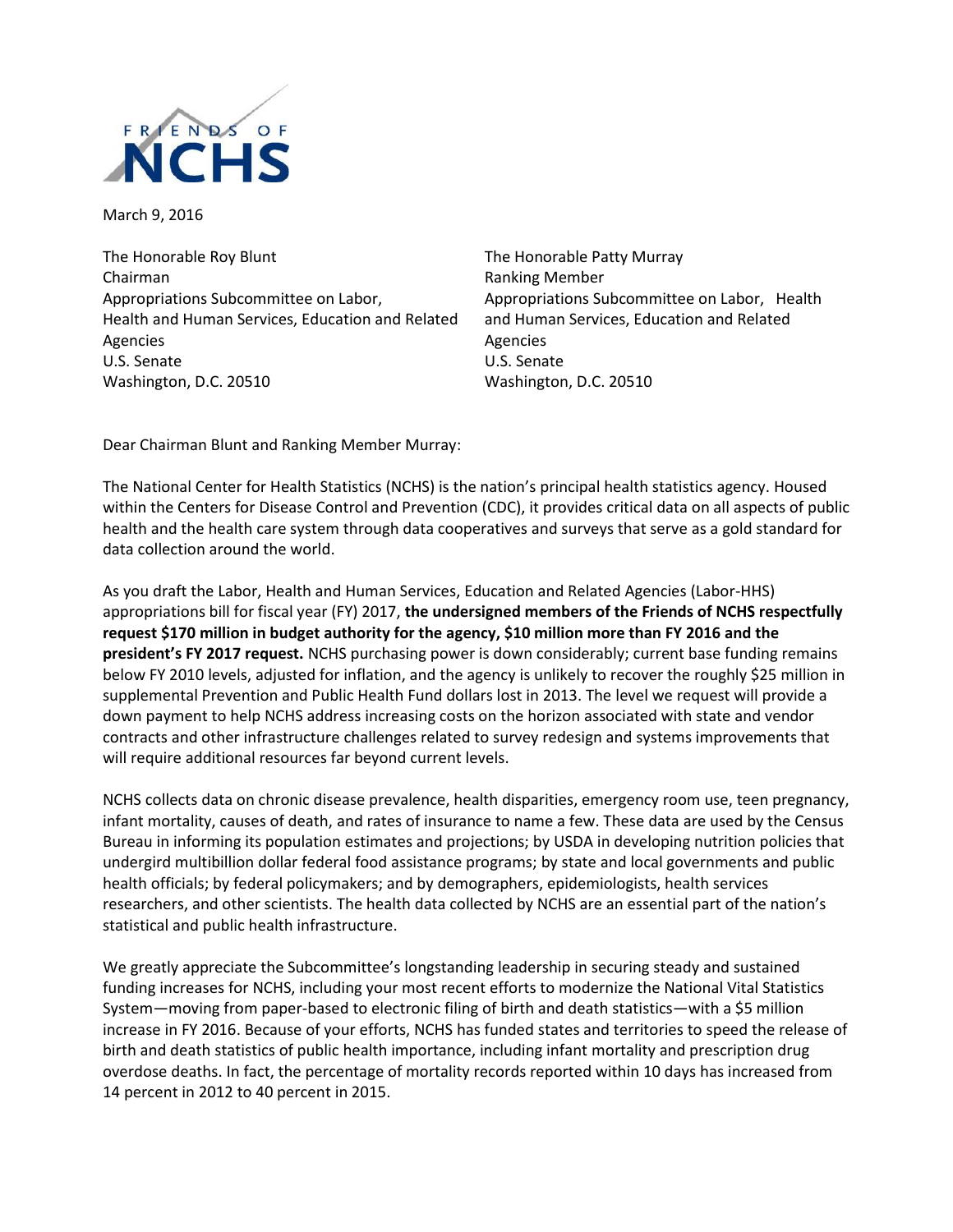Our request of \$170 million in budget authority would allow the agency to maintain core data collection activities and:

- Improve the quality and specificity of death data reported to the states by physicians, coroners, and medical examiners to more accurately track causes of death, particularly those related to suicide and substance abuse;
- Rebuild the architecture of the state-based system used to share accurate, timely, and secure vital events data with the federal government and across states to better monitor our nation's health and reduce waste, fraud, and abuse in federal benefits programs;
- Streamline the 2018 National Health Interview Survey (NHIS) questionnaire and conduct necessary pretesting of the redesign to reduce respondent burden and improve response rates while maintaining the ability to monitor health trends over time;
- Stabilize core funding for the expanded sample sizes of NHIS and the National Ambulatory Medical Care Survey that have yielded better data to assess Americans' access to, and use of, health care services; and
- Produce new and innovative tools to make NCHS data more accessible and easily interpretable, including an online data visualization gallery with national and state data on critical health topics.

Your leadership has helped NCHS rebuild after many years of underinvestment and stabilize the collection of essential health data. We thank you for your ongoing support and look forward to helping you further strengthen the agency. For more information about this request, please contact Lindsey Horan at 202.292.6718 or [lindsey.horan@academyhealth.org.](mailto:lindsey.horan@academyhealth.org)

Sincerely,

Academic Pediatric Association AcademyHealth American Academy of Pediatrics American Association for Dental Research American Association for Respiratory Care American Association of Colleges of Nursing American Association of Colleges of Pharmacy American College of Clinical Pharmacy (ACCP) American Congress of Obstetricians and Gynecologists American Heart Association American Pediatric Society American Psychological Association American Society for Nutrition American Statistical Association Association of Medical School Pediatric Department Chairs Association of Population Centers Commissioned Officers Association of the U.S. Public Health Service, Inc. (COA) Consortium of Social Science Associations Council of Professional Associations on Federal Statistics March of Dimes NAPHSIS—National Association for Public Health Statistics and Information Systems